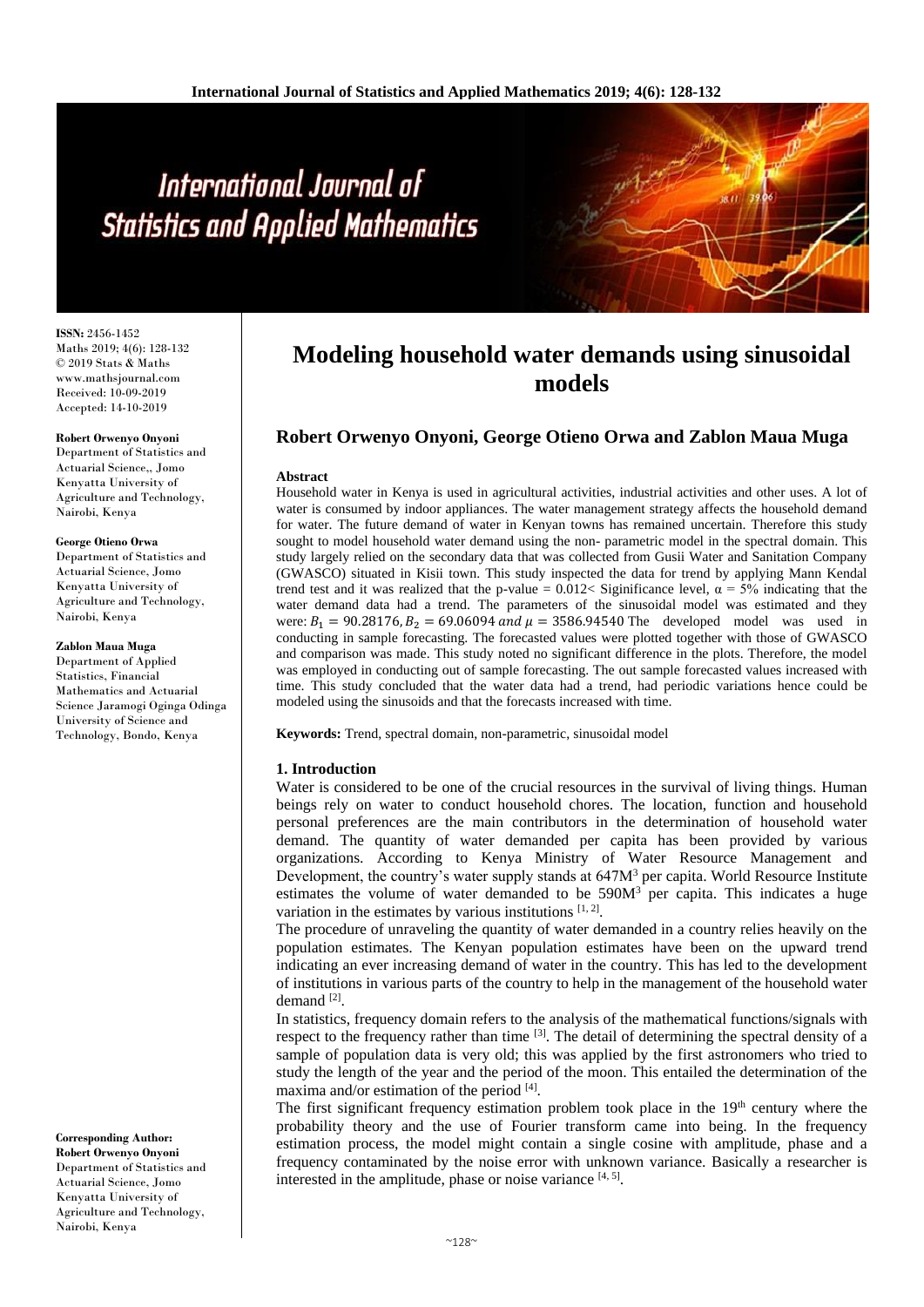International Journal of Statistics and Applied Mathematics [http://www.mathsjournal.com](http://www.mathsjournal.com/)

#### **2. Material and Methods**

#### **2.1 Cox-Stuart Trend Tests**

According to <sup>[5]</sup>, C-S test is normally employed to detect the non-random pattern, that is the periodic patterns. C-S test compares the first half and the second half of the sample data. When the data has a down ward trend, the observatons in the first half are expected to be greater than the observation in the second half. When the data has upward trend, the observations in the first half are expected to be smaller than the observations in the second half. When the data in question has no trend, then the researcher should expect smaller differences between the two halves of the sample data due to the randomness of the data. To perform the C-S test, the sample differences are computed as shown below;

$$
Y_1 = x_{1+m} - x_1, Y_2 = x_{2+m} - x_2, Y_3 = x_{3+m} - x_3, ..., Y_m = x_n - x_{n-m}
$$
\n(3.1.1)

Where  $m = \frac{n}{2}$  $\frac{n}{2}$  if and only if n is even and  $m = \frac{(n+1)}{2}$  $\frac{1}{2}$  if and only if n is odd.

The differences which are equal to zero are ignored in this case. Denoting the sample data with positive differences by  $Y_1$ ,  $Y_2$ ,  $Y_3$ , ..., Y<sub>m</sub>; then the C-S test is a sign test applied to the sample data of non-zero differences Y<sub>1</sub>, Y<sub>2</sub>, Y<sub>3</sub>, ..., Y<sub>m</sub>. Let  $sgn(b) = 1$ , if  $b > 0$  and  $sgn(b) = -1$ , if  $a < 0$ . Then the C-S statistic is given as:

$$
C - S \text{ statistic} = \sum_{j=1}^{m} sgn(Y_j) \tag{3.1.2}
$$

The hypotheses tested at the significance level  $(\alpha)$  are: H0: There is no periodic trend in the household water data HA: There is periodic trend in the household water data

#### **2.2 Sinusoidal modeling**

According to <sup>[6]</sup>, the periodicities were modeled using the sinusoidal model of the form:

$$
Y_t = \mu + A * \sin\left(\frac{2\pi * 12}{96} * t + P\right) + \varepsilon_t
$$
\n(3.2.1)

In this equation  $\mu$ , A and P cannot be estimated by the standard least square method. To achieve this estimator we expanded as shown below;

$$
A\sin\left(\frac{\pi}{4} * t + P\right) = A\sin\left(\frac{\pi}{4} * t\right)\cos(P) + A\cos\left(\frac{\pi}{4} * t\right)\sin(P) = B_1\sin\left(\frac{\pi}{4} * t\right) + B_2\cos\left(\frac{\pi}{4} * t\right)
$$
(3.2.2)

Where  $B_1 = A * cos(P)$  and  $B_2 = A * sin(P)$ Hence the structure of the sinusoidal model becomes:

$$
Y_t = \mu + B_1 \sin\left(\frac{\pi}{4} * t\right) + B_2 \cos\left(\frac{\pi}{4} * t\right) + \varepsilon_t \tag{3.2.3}
$$

Where the parameters  $\mu$ ,  $B_1$  and  $B_2$  can be estimated by the method of least squares estimation process. It can be seen that,

$$
B_1 = A \cos(P)
$$
, therefore,  $B_1^2 = A^2 \cos^2(P)$  and

$$
B_2 = A \sin(P)
$$
, therefore, 
$$
B_2^2 = A^2 \sin^2(P)
$$

$$
B_1^2 + B_1^2 = A^2 \cos^2(P) + A^2 \sin^2(P) = A^2 [\cos^2(P) + \sin^2(P)] \tag{3.2.4}
$$

But  $cos^2(P) + sin^2(P) = 1$ . This implies that  $B_1^2 + B_1^2 = A^2$ 

Therefore the Amplitude (A) can be estimated by

$$
A = \sqrt{B_1^2 + B_2^2}
$$
\n
$$
A \text{lso} \frac{B_2}{B_1} = \frac{\sin(P)}{\cos(P)} = \tan(P), \text{ Hence the } P = \tan^{-1}\left(\frac{B_2}{B_1}\right)
$$
\n(3.2.5)

In some cases the amplitudes of the peaks and the troughs are rarely equal, then the sine wave model can be re-written using the Fourier series model:

$$
Y_t = \mu + \sum_{i=1}^h A_i \sin(2\pi * f_i * t + P_i) + \varepsilon_t
$$
  
=  $\mu + \sum_{i=1}^h B_{1i} \sin(2\pi * f_i * t) + \mu + \sum_{i=1}^h B_{2i} \cos(2\pi * f_i * t) + \varepsilon_t$  (3.2.6)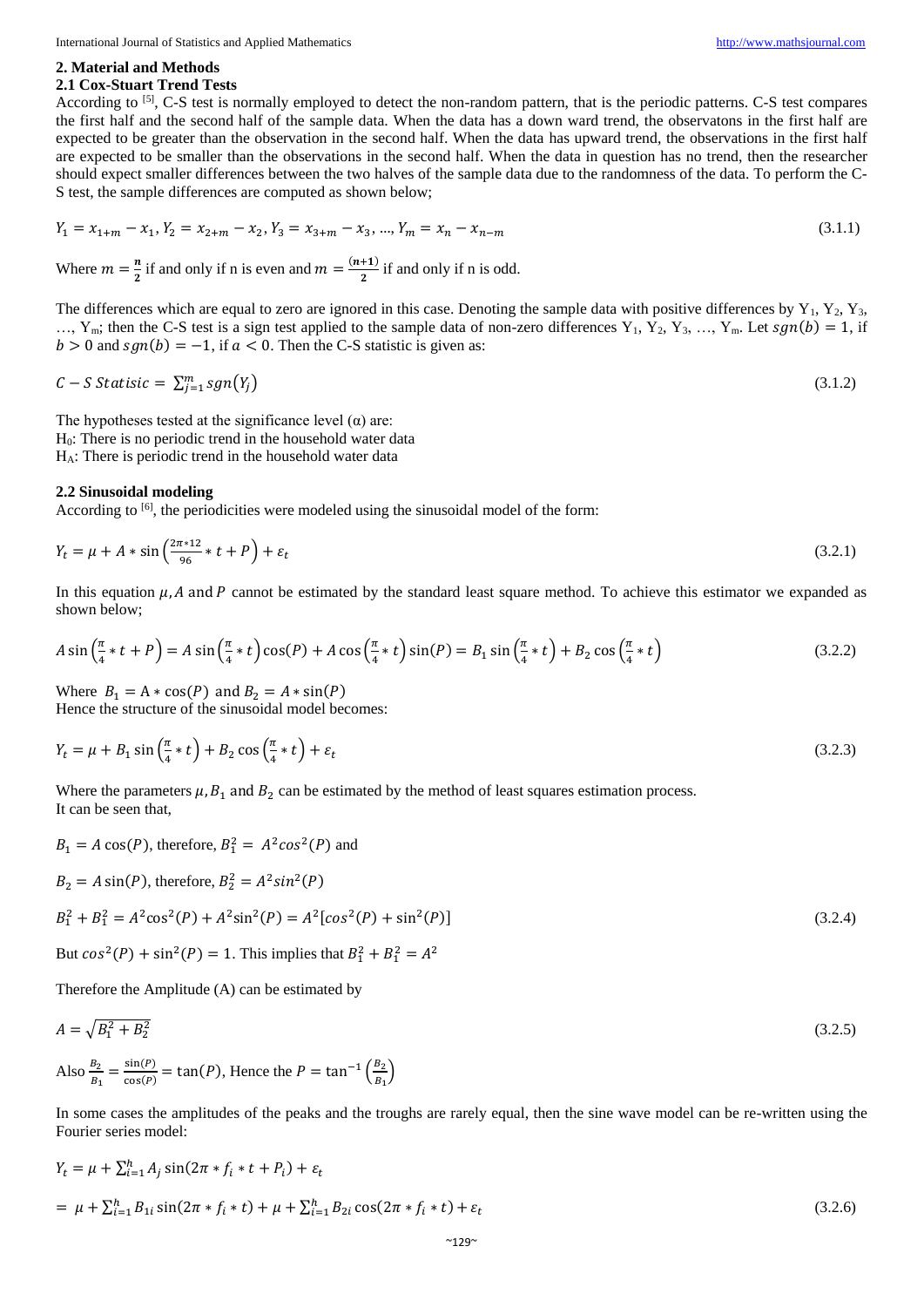Equation (3.2.6) above entails a linear combination of the harmonic waves (HW). The HWs have their own amplitude  $(A<sub>i</sub>)$ , phase shift (P<sub>i</sub>), frequency (f<sub>i</sub>), wave length (L<sub>i</sub>) and a unique number of cycle  $\left(\frac{n}{l}\right)$  $\frac{n}{L_i}$ ).

#### **2.3 Forecasting**

This study used the developed model to forecast the future demand of house water data. The model used was of the following form:

$$
Y_t = \mu + \sum_{i=1}^{\frac{n-1}{2}} B_{1i} \sin(2\pi * f_i * t) + \mu + B_{2i} \cos(2\pi * f_i) t + \varepsilon_t
$$
\n(3.3.1)

#### **3. Results**

#### **3.1 Cox-Stuart Trend Test**

Cox and Stuart trend analysis method was subjected to the household water data. The hypotheses tested, at 5% significance level were:

 $H<sub>0</sub>$ : There is no periodic trend in the household water data

 $H_A$ : There was periodic trend in the household water data

The test results from r software are as indicated in the table below

| <b>Description</b>             | Value      |
|--------------------------------|------------|
| Cox-Stuart Statistic           | 4.8655     |
| P-value                        | 0.00001141 |
| Significance level( $\alpha$ ) | 0.05       |

**Table 1:** Cox-Stuart Trend Test

From table 4 above, it can be deduced that the p-value =  $0.00001141 <$  the significance level ( $\alpha$ ) = 0.05. Therefore this study can reject the null hypothesis in favor of the alternative hypothesis and conclude that the household water data has a periodic trend.

#### **3.2 Sinusoidal modeling**

Since the sample size of this study consisted of 97 observations (odd number) the sinusoidal model structure suitable for this study is indicated below.

$$
Y_t = \mu + \sum_{i=1}^{n-1/2} B_{1i} \sin(2\pi * f_i * t) + B_{2i} \cos(2\pi * f_i) t + \varepsilon_t
$$
\n(4.2.1)

The maximum number of the HWs for the observations is  $\frac{n-1}{2} = \frac{97-1}{2}$  $\frac{7-1}{2} = \frac{96}{2}$  $\frac{96}{2}$  = 48 HWs. Some of the HWs, WLs and frequencies are as indicated in the table below:

**Table 2:** Summary of the HWs, WLs and f<sup>i</sup>

| HWS(i)         | WLs      | $f_i$    | <b>HWs</b> | <b>WLs</b> | fi       |
|----------------|----------|----------|------------|------------|----------|
|                | 97       | 0.010309 | 25         | 3.88       | 0.257732 |
| $\mathfrak{2}$ | 48.5     | 0.020619 | 26         | 3.730769   | 0.268041 |
| $\overline{3}$ | 32.33333 | 0.030928 | 27         | 3.592593   | 0.278351 |
| $\overline{4}$ | 24.25    | 0.041237 | 28         | 3.464286   | 0.28866  |
| 5              | 19.4     | 0.051546 | 29         | 3.344828   | 0.298969 |
| 6              | 16.16667 | 0.061856 | 30         | 3.233333   | 0.309278 |
| $\bar{7}$      | 13.85714 | 0.072165 | 31         | 3.129032   | 0.319588 |
| $\,$ 8 $\,$    | 12.125   | 0.082474 | 32         | 3.03125    | 0.329897 |
| 9              | 10.77778 | 0.092784 | 33         | 2.939394   | 0.340206 |
| 10             | 9.7      | 0.103093 | 34         | 2.852941   | 0.350515 |
| 11             | 8.818182 | 0.113402 | 35         | 2.771429   | 0.360825 |
| 12             | 8.083333 | 0.123711 | 36         | 2.694444   | 0.371134 |
| 13             | 7.461538 | 0.134021 | 37         | 2.621622   | 0.381443 |
| 14             | 6.928571 | 0.14433  | 38         | 2.552632   | 0.391753 |
| 15             | 6.466667 | 0.154639 | 39         | 2.487179   | 0.402062 |
| 16             | 6.0625   | 0.164948 | 40         | 2.425      | 0.412371 |
| 17             | 5.705882 | 0.175258 | 41         | 2.365854   | 0.42268  |
| 18             | 5.388889 | 0.185567 | 42         | 2.309524   | 0.43299  |
| 19             | 5.105263 | 0.195876 | 43         | 2.255814   | 0.443299 |
| 20             | 4.85     | 0.206186 | 44         | 2.204545   | 0.453608 |
| 21             | 4.619048 | 0.216495 | 45         | 2.155556   | 0.463918 |
| 22             | 4.409091 | 0.226804 | 46         | 2.108696   | 0.474227 |
| 23             | 4.217391 | 0.237113 | 47         | 2.06383    | 0.484536 |
| 24             | 4.041667 | 0.247423 | 48         | 2.020833   | 0.494845 |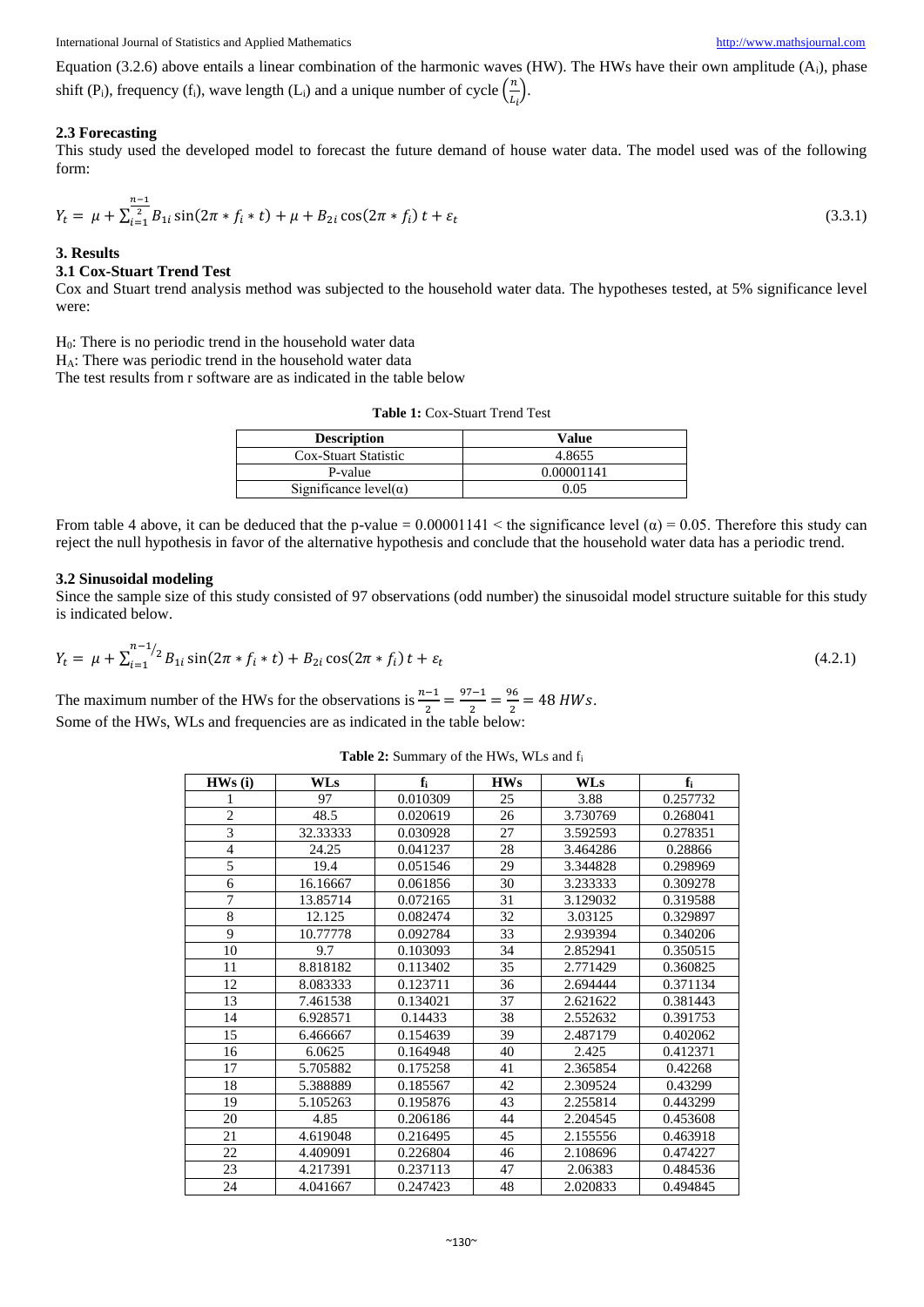International Journal of Statistics and Applied Mathematics [http://www.mathsjournal.com](http://www.mathsjournal.com/)

As it can be noted from table above the highest frequency was 0.49 followed by 0.48 and the least 0.01. The longest WL was 97 followed by 48.50 and the least was 2.02 and the least HW was 1 followed by 2 in that order, the highest was 48.

This study further conducted an estimation process of the parameters of the sinusoidal model in (3.13) above using the Fourier series estimation process. Some of the parameters are as indicated below.

| $\hat{B}_{11} = -0.07920$       | $\hat{B}_{21} = -0.03755$   |
|---------------------------------|-----------------------------|
| $\hat{B}_{12} = 0.04490$ .      | $\hat{B}_{22} = 0.052008$   |
| $\hat{B}_{1,33} = 90.28176$     | $\hat{B}_{2,33} = 69.06094$ |
| $\widehat{B}_{1.94} = -0.00892$ | $\hat{B}_{2.95} = 0.00567$  |
| $\hat{\mu} = 3586.94540$        |                             |

The mean of the collected data is 3586.94540 as indicated in the estimated parameters above. This study took a step further and conducted the F-test to determine the significant HWs so that we could determine the parameters of the sinusoidal model. The Ftest is as indicated in the table below:

| <b>Sources</b>      | SS     | df | <b>F-test</b> | <b>Decisions</b> |  |
|---------------------|--------|----|---------------|------------------|--|
| 33 <sup>rd</sup> HW | 0.0081 |    | 5.8804        | significant      |  |
| Other HWs           | 0.0899 | 92 |               |                  |  |
| 9 <sup>th</sup> HW  | 0.0072 |    | 2.5905        |                  |  |
| Other HWs           | 0.770  | 79 |               | insignificant    |  |
| 5 <sup>th</sup> HW  | 0.0063 |    | 3.8110        |                  |  |
| Other HWs           | 0.0021 |    |               | insignificant    |  |

**Table 3:** F-test for the HWs

From the F-tests, it was only the 33<sup>rd</sup> HW that was significant, others were insignificant, therefore the parameters of the sinusoidal model was chosen to be  $\hat{B}_{1,33} = 90.28176$ ,  $\hat{B}_{2,33} = 69.06094$  and  $\hat{\mu} = 3586.94540$  and therefore the suitable sinusoidal model for the GWASCO water supply data would be:

 $\hat{Y}_t = 3586.9454 + 69.06094 \cos(0.5236t) + 90.2817 \sin(0.5236t)$ 

#### **3.3 Forecasting**

In-sample forecasting was conducted and comparison was made between the forecasted figures and that of the collected data. The plots are indicated in figure 1 below.



**Fig 1:** In-sample forecasting

From the plot in figure 1 above it can be noted that there was no significant difference in the plots indicating the suitability of the model in forecasting. This study took a step further and conducted the OSFs (future forecasts) 9 months for the next using the developed model. The forecasts are as indicated in the table below.

| Time (Months) | <b>OSFs</b> |
|---------------|-------------|
| 98            | 3697.426    |
| 99            | 3674.984    |
| 100           | 3628.354    |
| 101           | 3570.029    |
| 102           | 3515.639    |
| 103           | 3479.756    |
| 104           | 3471.996    |